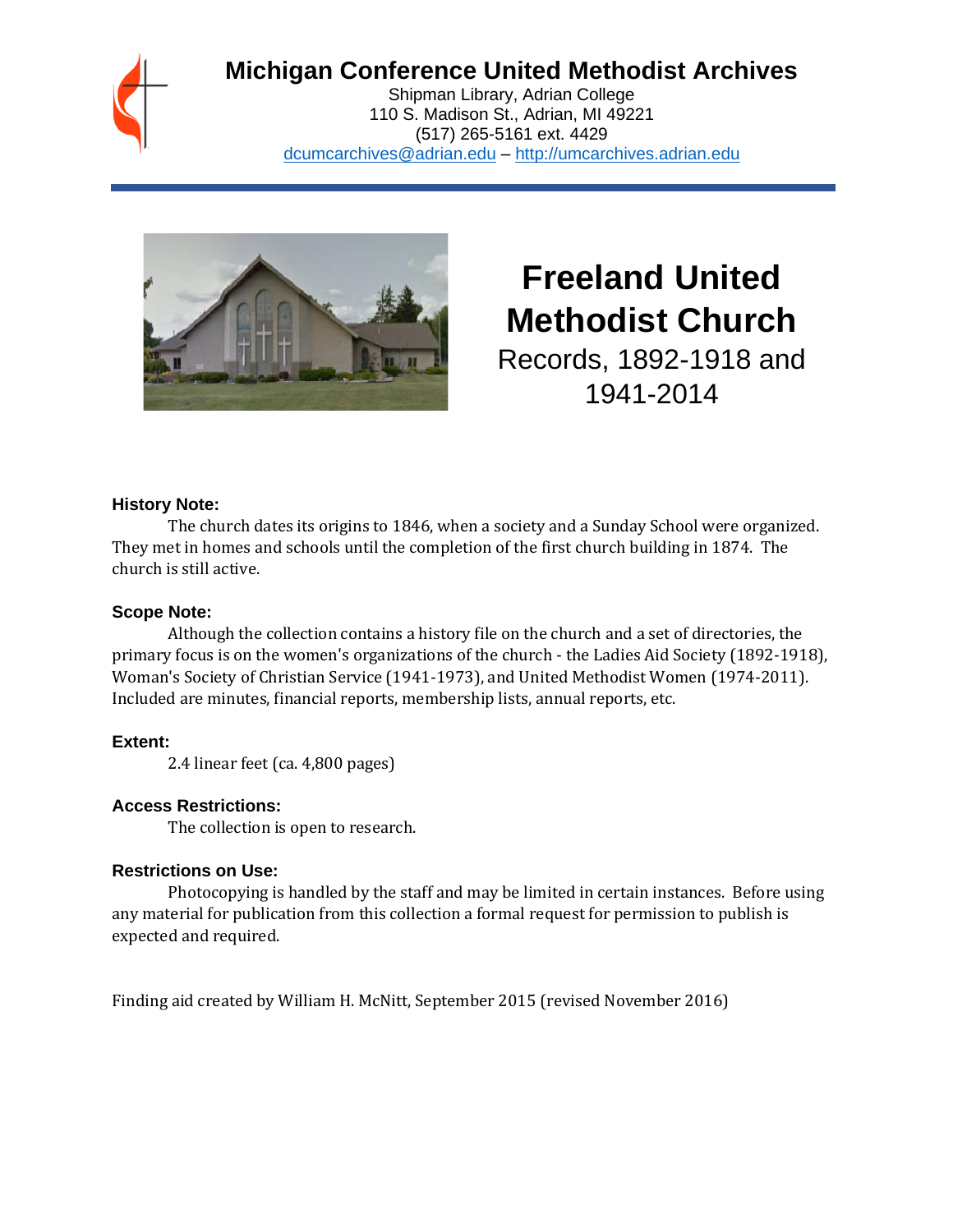#### **Appointments List**

- 1856-1857: Chester Stoddard & John Copland
- 1857-1858: Rufus H. Crane
- 1858-1859: Robert Johnson
- 1859-1861: Alonson Herick
- 1861-1863: Menzo S. Leet
- 1863-1865: Lucius S. Tedman
- 1865-1866: Samuel Kitzmiller
- 1867-1869: Nelson Green
- 1869-1870: John Hamilton
- 1870-1871: Edward Steer
- 1871-1872: Thomas Wakelin
- 1872-1874: John G. Sparling
- 1874-1877: Edwin Foster
- 1877-1878: Newell Newton
- 1880-1881: Edwin Foster
- 1881-1882: J.B. Withey
- 1882-1883: D.D. Hoag & John B. Oliver
- 1883-1884: Marvin J. Scott & Calvin M. Thompson
- 1884-1885: Benjamin C. Moore
- 1885-1886[: Andrew J. Bigelow](http://umcarchives.adrian.edu/clergy/bigelowaj.php)
- 1886-1888: George E. Sloan
- 1888-1892: Nathaniel Dickey
- 1892-1894: Ephriam Sedweek
- 1894-1895: Charles W. Austin
- 1895-1898[: Philip J. Wright](http://umcarchives.adrian.edu/clergy/wrightpj.php)
- 1898-1900: Hampton C. Kishpaugh
- 1900-1901[: David B. Millar](http://umcarchives.adrian.edu/clergy/millardb.php)
- 1901-1902: George W. Gordon
- 1902-1904: Benjamin Reeve
- 1905-1906: George W. Gilroy
- 1906-1908: William J. Weidenhammer
- 1908-1909[: William A. Gregory](http://umcarchives.adrian.edu/clergy/gregorywa.php)
- 1909-1910: A.J. Morris
- 1910-1911: John W. Koyle
- 1911-1912: George T. Bennett
- 1912-1916: Robert J. Traynor
- 1916-1918: Albert E. Potts
- 1918-1919: H.A. Halverson
- 1919-1920: John M. Black
- 1920-1922: Charles F. Bronson
- 1922-1925: Clement Ainge
- 1925-1927: Charles Shaver
- 1927-1929: George Smith
- 1929-1934: John Paul Pumphrey
- 1934-1935: Lloyd F. Merrell
- 1935-1937: Fred I. Walker
- 1937-1939: Aaron Mitchell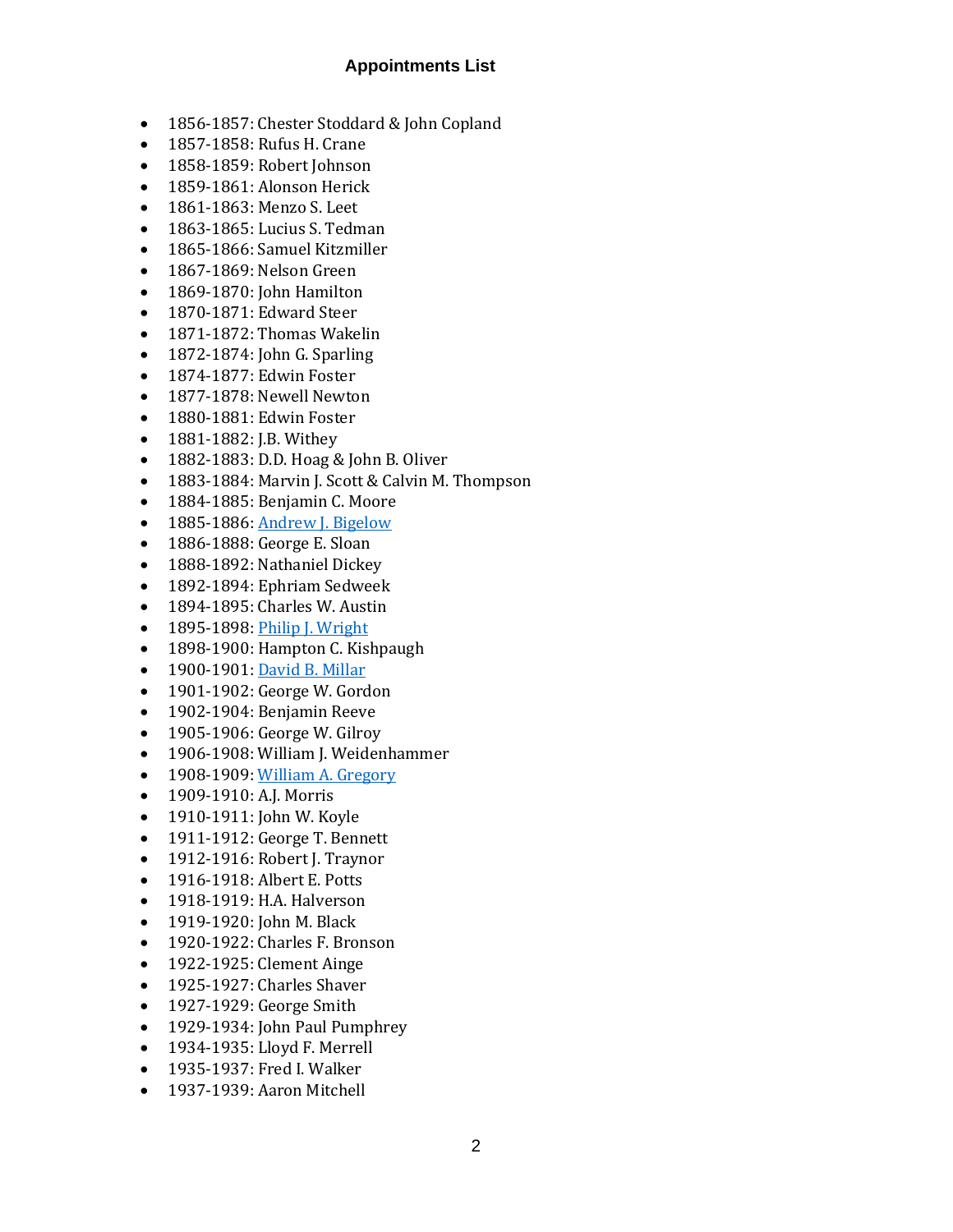#### **Appointments List**

- 1939-October 1944: Nicholas M. Pritchard
- November 1944-1948: Lawrence A. Worth
- 1948-1951: Leo H. Burch
- 1951-1956: Howard Alexander Slaatte
- 1956-1963: Donald Clarence Turbin
- 1963-1967: Ralph A. Edwards
- 1967-1974: Howard Montgomery
- 1974-1979: David Truran
- 1979-1987: Philip A. Rice
- 1987-1989: Dennis N. Paulson
- 1989-1992: Harold J. Slater
- 1992-March 1996: Paul B. Lim
- 1996-1996: Clare Tosch
- June 1996-2012: James L. Rule
- 2012-February 2014: Lynda F. Frazier
- February 2014-2017: Elizabeth Librande
- 2017-Present: Kayla Marie Roosa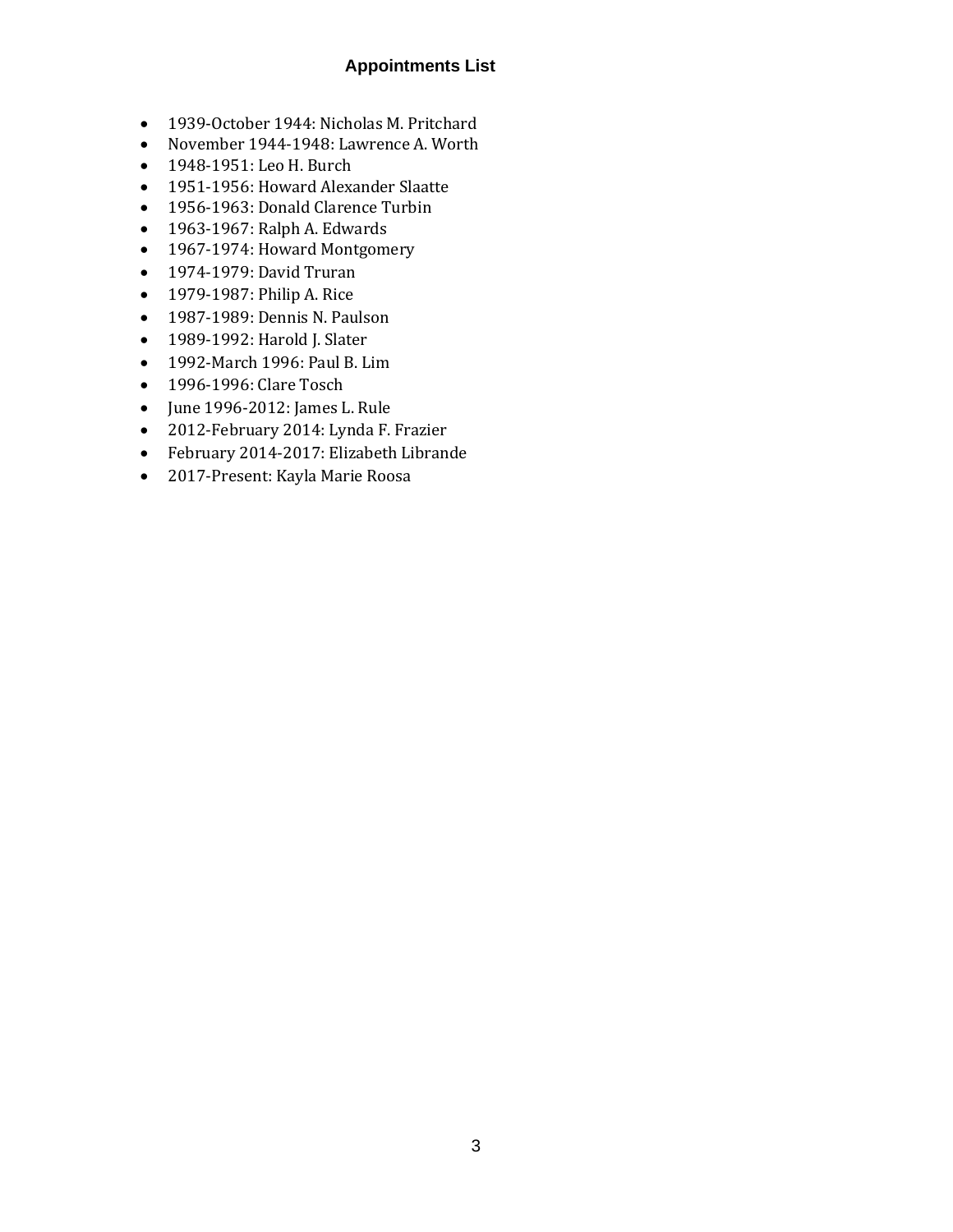#### **Contents List**

#### **Container Contents**

#### **Box 1 Freeland**

- Bazaar Minutes, 1966-1971
- Church Membership Profile Cards (2 folders)
- Clippings about the Church and Ministers, 1965-1976
- Directories
	- o 1964-1990
	- o 1992-2005
- History File
- Ladies Aid Society Minutes, 1892-1898 and 1902-1918
- Missionaries Letters and Pictures, 1965-2009

#### **Box 2 Freeland**

- Newsletters
	- o 1996-1998
	- o 1999-2000
	- o 2001-2002
	- $\circ$  2003-2004
	- o 2005-2006
	- o 2013-2014
- Priscilla Circle, Esther Circle, and Betty Getty Circle Minutes, 1962-1970

#### **Box 3 Freeland**

- Ruth Circle Minutes, 1956-1959
- Susannah Wesley Circle Minutes, 1949-1953 and 1956-1960
- United Methodist Women
	- o Agendas and Attendance, 1981-1990
	- o Annual Reports, 1979-2010
	- o Attendance Records,1991-1996
	- o Awards, 1992-2009
	- o Budget and Financial Reports, 1974-2009
	- o Church Newsletter Articles, 2005-2010
	- o Evaluation Reports, 1973-1990
	- o Membership Lists, 1979-2009
	- o Minutes
		- 1974-1977
		- **•** 1978-1980
		- 1981-1984

#### **Box 4 Freeland**

- United Methodist Women
	- o Minutes
		- 1985-1994
		- 1995-1999
		- 2000-2002